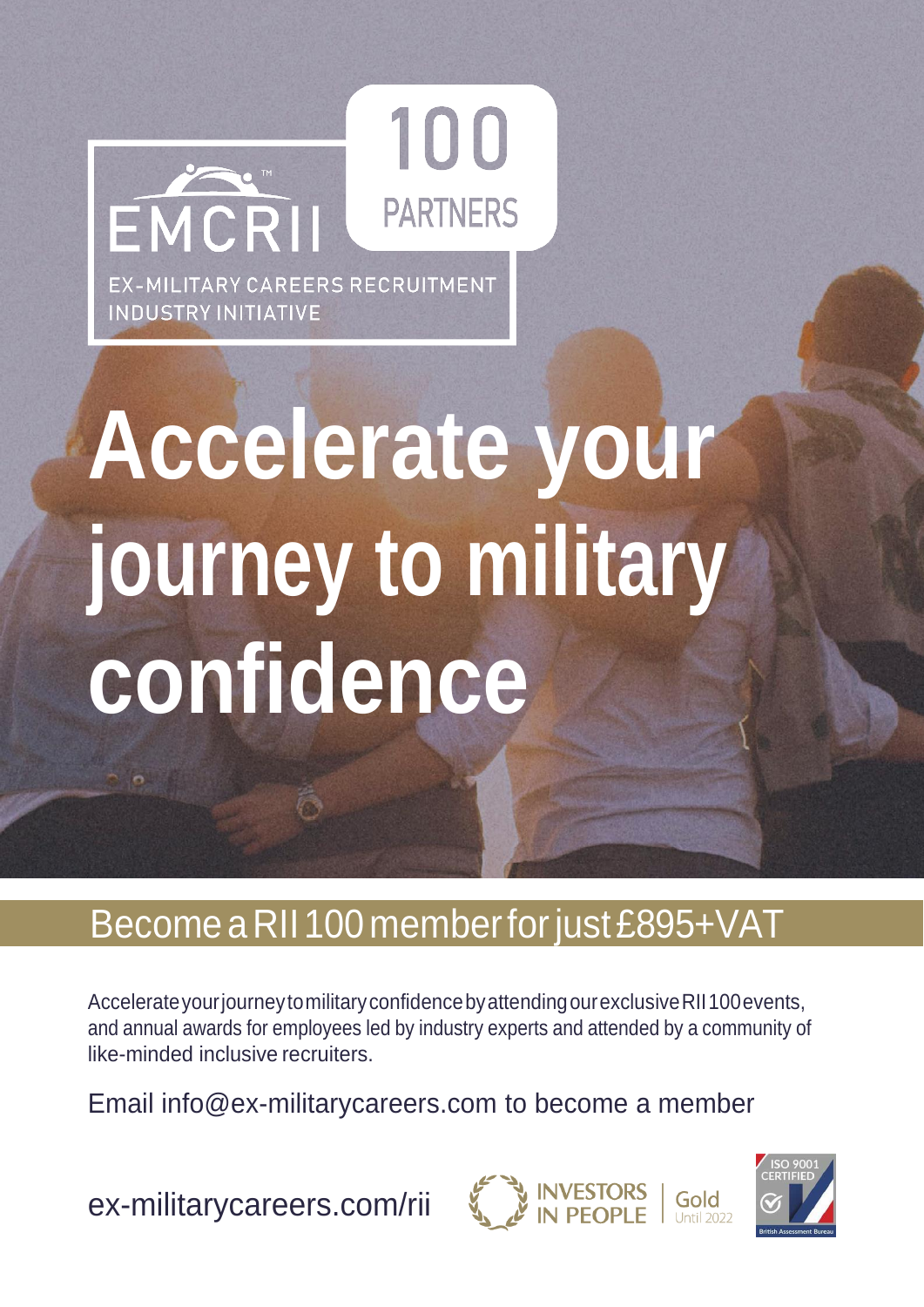# **Contents**

Page 3 – Lead Change Page 4 -Why veterans are valued Page 5 - Member benefits Page 6 - Who we are Page 7 - Corporate Social responsibility Page 8 - Get in touch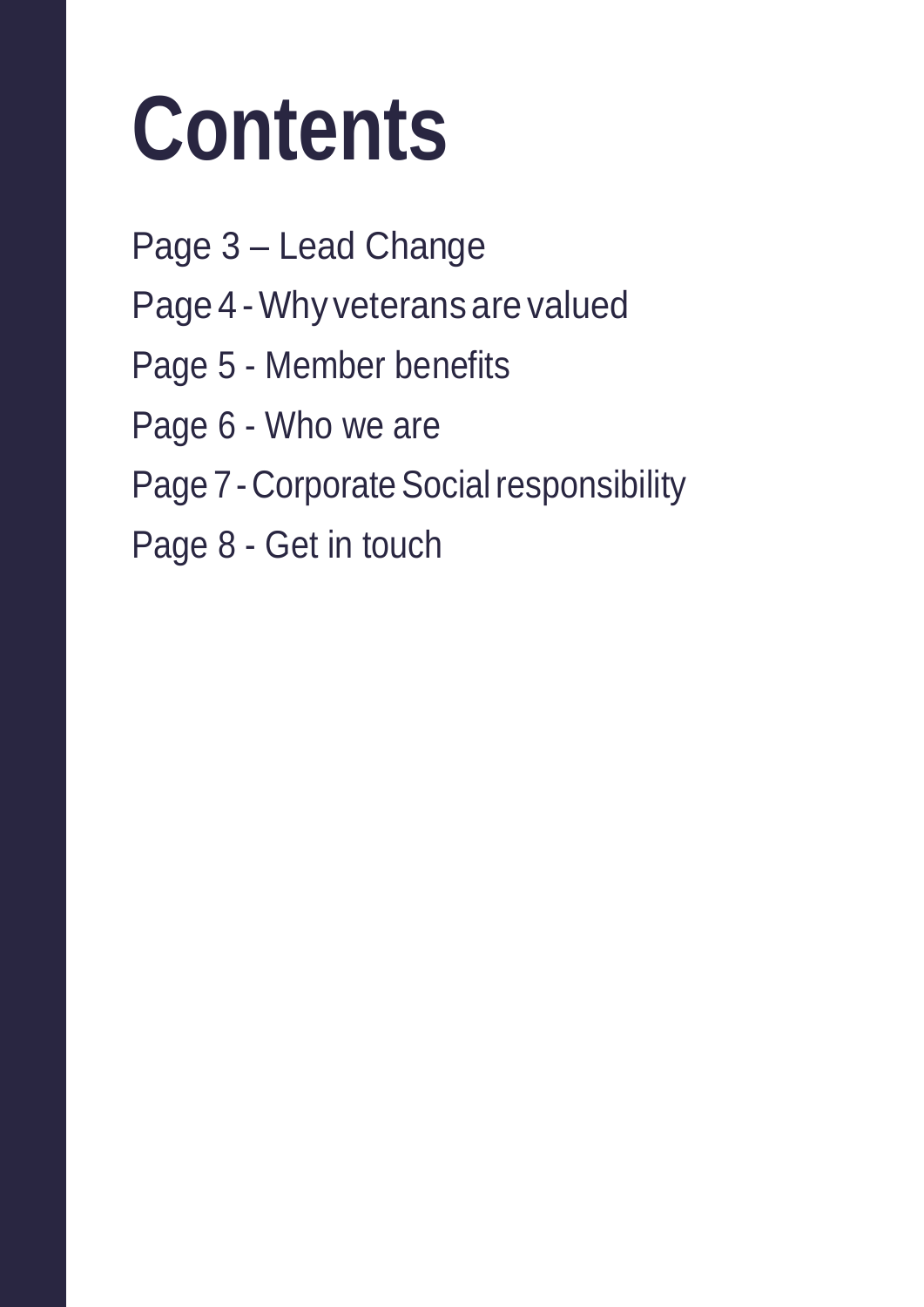# **LEAD THE MOVEMENT OF CHANGE**

### Become a forces-friendly employer

EmployingArmedForces communitymembers canhelpdiversify thetalentinyourworkforce, promoting understanding and awareness. Lead the movement of change to drive greater disability confidence in recruitment. Join our supportive community led by disability inclusion experts.

Access our exclusive eventsandtoolstotake your confidence and knowledge to the next level.

RII 100 membership will showcase 100 recruitment and staffing providerscommittedto driving greater Military inclusion in the UK.

Membership isdesigned to help you unlock the value of disability confidence within your business.

Unlimited annual job and course postings to Ex-MC website, including 4 featured jobs peryear,givingyouaccesstoex-militarycareers.com uniquecandidatepoolsand social media platforms.

## [ex-militarycareers.com/RII](http://ex-militarycareers.com/rii)

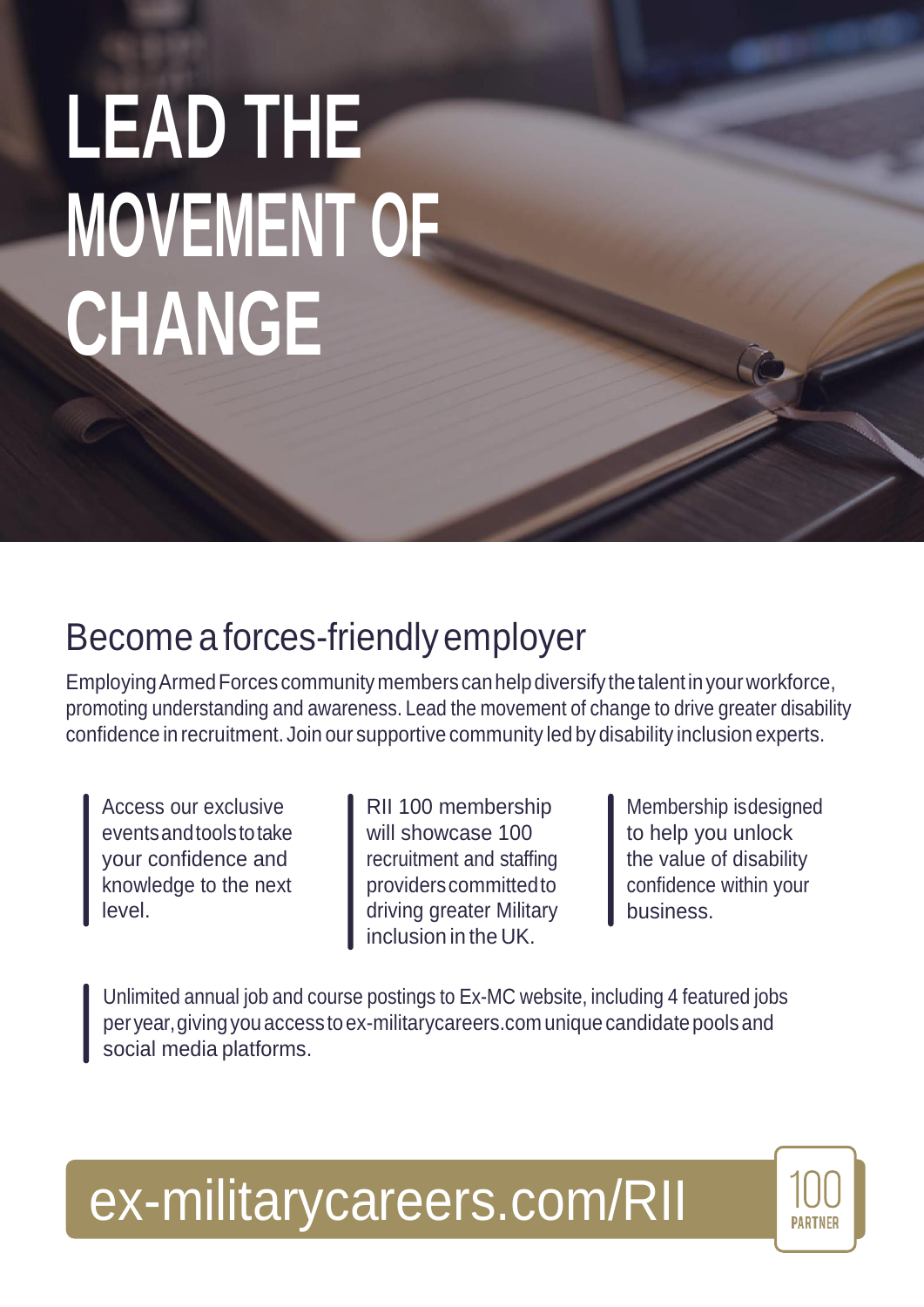## **WhyVeteransare valued members of theworkforce**

#### Accredited skills

Leadership, management, instructor, assessor, IT, language skills, health and safety and driving licenses. First aid and qualifications relating to trades,including catering and engineering. Training is nationally recognised and accredited.

#### Resourceful employees

Military trained personnel maintain strong intangible attributes including leadership, teamwork, integrity, socialintelligence and self-regulation. Individuals need courage to do theirjobandtohelpthemmakebolddecisions under pressure.

#### Corporate Social **Responsibility**

Defence sits at the heart of communities. Becoming anArmed Forces friendly organisation allows you to align some of your CSR objectives in support of defence.

#### Enhanced recruitment and employee retention

Demonstrating support for defence can help attract multi-talented job seekers. Support for the dual role of reservists offers extraordinary variation and development. This can improve employee retention and optimised business results.

#### Reputation

Defence recognises support at all levels.The Armed ForcesCovenantandtheEmployerRecognition Scheme give employers a unique opportunity to pledge, commit, demonstrate and advocate support for defence and raise their corporate reputation.

#### **Teamwork**

Ex-forces are trained to the highest level, requiring exceptional teamwork related skills including; communication, leadership and operational management which are all transferable to any organisation.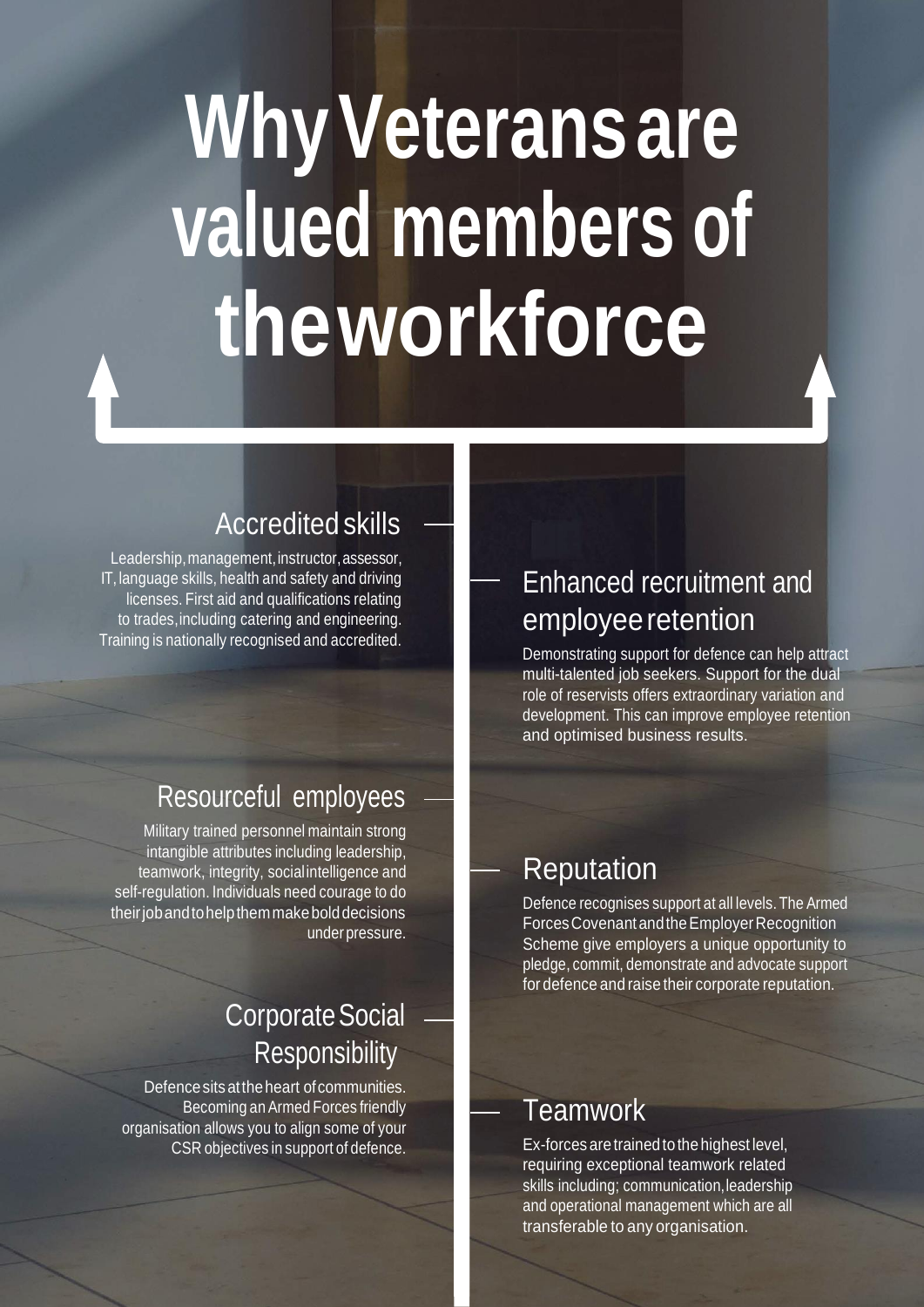# **Further member benefits**



### **Advertising**

Free unlimited job posts, and gain exposure unique ex-military candidate pools.



#### **Exposure**

Use the RII 100 partner logo in all your brand material and feature on the Ex-MC partner website.



### **Events andinsight**

Accelerate your journey to military confidence by attending our exclusive RII 100 events, and annual awards for employees led by industry experts and attended by a community of like-minded inclusive recruiters.



### **Positive impact**

Support RII to improve employment for Military people. RII is an entirely self-funded, organisation and all sponsorship and subscriptions is reinvested to drive greater military inclusion.



### **Tools andadvisory**

Access proven tools and blue-prints designed to take your Military confidence to the next level.



### **Welcome pack**

CPD accredited online demystification foundation training course and Ex-Military candidate terminology, language and skillset eBook.



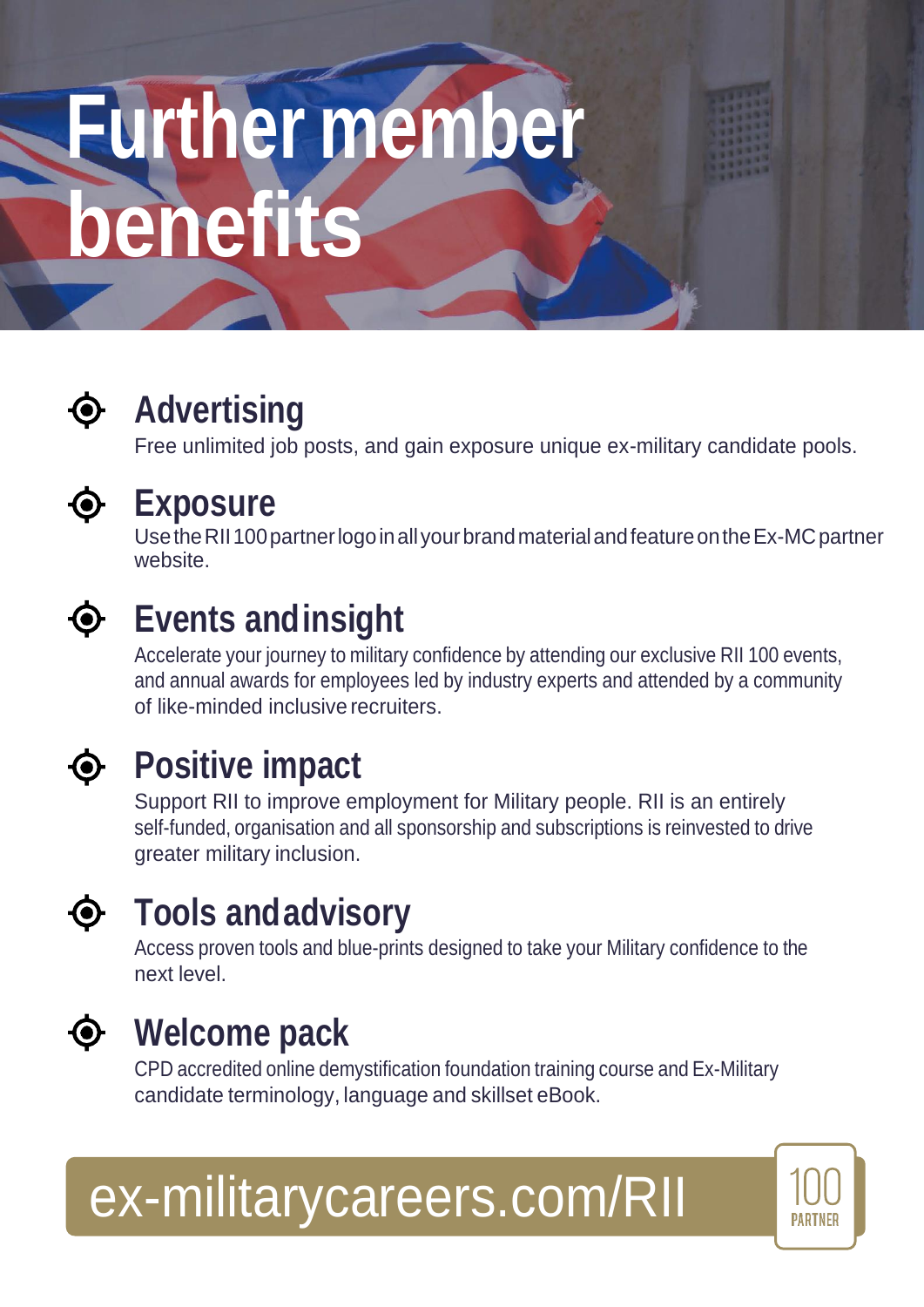## **Who are we?**



The Recruitment Industry Initiative was created in 2019 as an extension of Ex-MilitaryCareers.com offering built aroundthekeyprinciplesofthearmedforcescovenant. Ex-MilitaryCareers.com was launched in 2010, initially on social media, because we wanted to help the process of transition and resettlement for ex-military personnel and we realised thattheprocesswasoftenfarfromsmooth and straightforward.

Weestablishedourjobsandtrainingboard,freetousefortheex-military,in2013,andsignedthe armed forces corporate covenant in early 2014.

Ourjobsearchengine–whichhasover600registeredbusinessesand25,000+registered candidates–hasnowbeenupgradedusingindustry leadingtechnology toguaranteethat Ex-MilitaryCareers.com is the most effective and cutting-edge online recruitment solution for our members.

We are part of the Trinnovo group and therefore ISO9001, investors in people gold award and members of APSco.

### **Some of RII 100 members**







### [ex-militarycareers.com/RII](http://ex-militarycareers.com/rii)

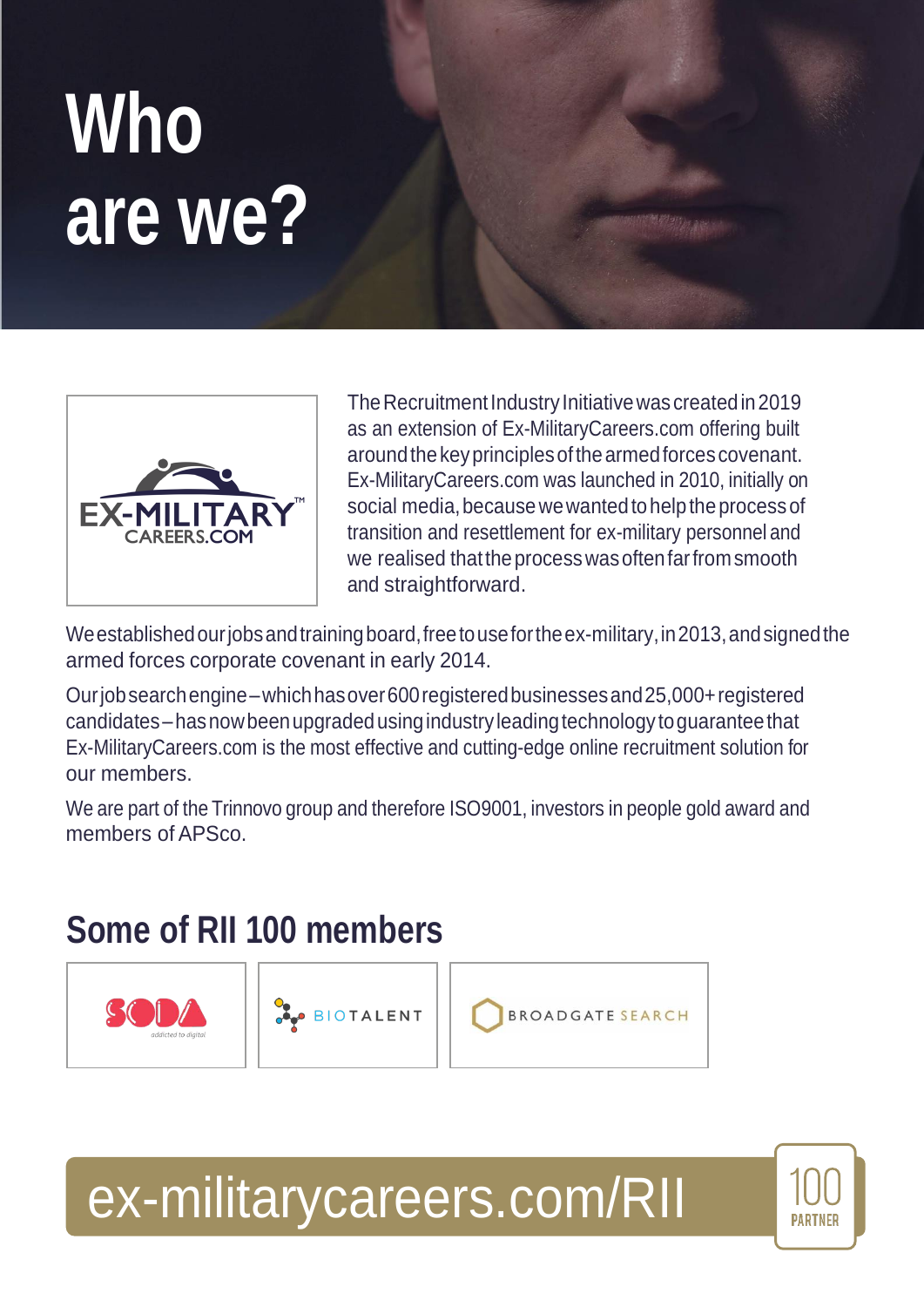

VIDEO: Adam Fifoot explains the benefits of employing ex-military personnel

## **C**orporate **S**ocial **R**esponsibility

AtEx-MilitaryCareersweprovideafoundation mentorship platform. Here to support ex-service menandwomenwithmentoring,education and career expenses as you begin your journey toestablishaciviliancareer.Weworkwith organisationscommittedtoemployingexmilitarymenandwomenandwhoseethemas highly valuable assets to their business.

One of the commitments forthe RII 100 is to embed confidence around military candidates and staff inrecruitment.

We've included information and advice to help you either get started or progress your exciting armed forces friendly journey.

**PARTNER** 

[ex-militarycareers.com/RII](http://ex-militarycareers.com/rii)